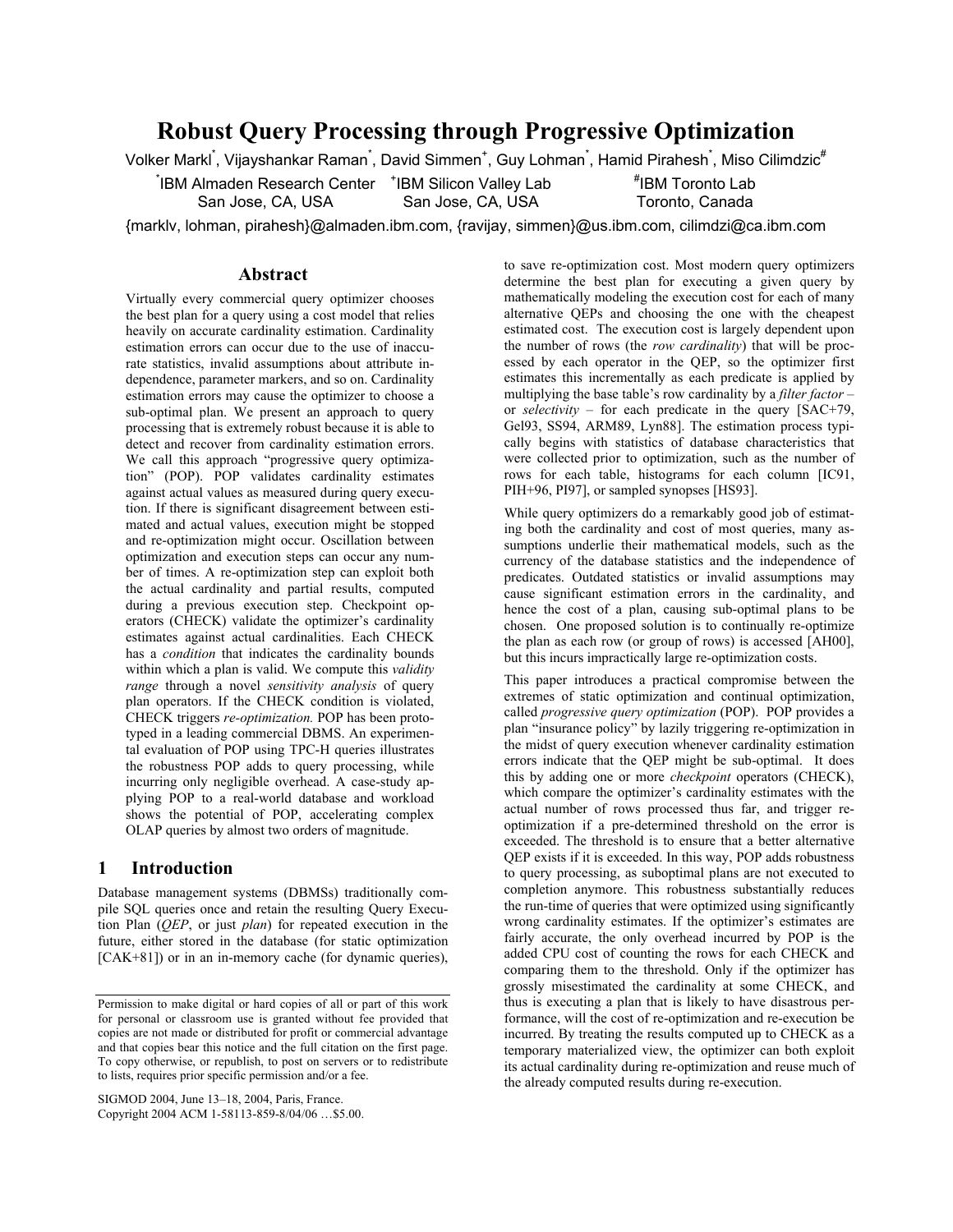The main contributions of this paper are (a) the concept and various flavors of the CHECK operator, (b) a novel method of determining validity ranges for QEPs, and (c) a rigorous performance analysis of a prototype of POP. We explore alternative checkpointing schemes that impose different levels of overhead, and investigate the tradeoffs in placing CHECK at different places in the QEP. We also introduce CHECK operators that permit re-optimization of pipelined plans without erroneously returning duplicate rows, a consideration implicitly ignored by prior re-optimization schemes in the literature.

In the remainder of Section 1 we first address the riskopportunity trade-off of POP before surveying related work. Section 2 describes the overall concept of POP. Section 3 discusses various flavors of CHECK. Section 4 elaborates on CHECK placement. An experimental evaluation of a prototype of POP implemented on a leading commercial DBMS is given in Section 5. Section 6 presents the results of a case study using our prototype for a real-world database with complex OLAP queries. In Section 7 we discuss future work before we present our conclusions in Section 8.

#### **1.1 Risk-Opportunity Tradeoffs**

POP uses re-optimization to consecutively refine a query plan, with the goal of improving QEP quality and performance. There are two dimensions along which one can evaluate a re-optimization scheme:

- **Risk** Risk refers to the degree to which re-optimization might not be worthwhile and may instead lead to performance regression. Performance regression may occur whenever re-optimization of a query results in the selection of the same or even worse (!) plan (improved cardinality estimates can and do lead to worse plans as we see in our experiments – this occurs because of cardinality errors canceling each other out). Regression can also occur when much of query execution needs to be repeated because intermediate results were not reused or if the query has a low run-time, thus re-optimization not being worthwhile.
- **Opportunity** Opportunity refers to the aggressiveness of the re-optimization scheme for a query. Each CHECK added to a plan represents an opportunity for triggering re-optimization. The higher the number of CHECK operators the higher the opportunity for re-optimization. Opportunity is directly correlated to risk. Highly opportunistic schemes also are high risk because there is a greater possibility of slowing down query execution.

The recent direction in continuous query optimization (e.g. Eddies[AH00]) and many papers on streams (e.g. [MS02]) focus on maximizing opportunity while ignoring risk. In contrast, POP seeks to minimize risk and overhead through judicious placement of CHECK.

### **1.2 Related Work**

While there has been a large body of work in query optimization, most work only addresses static optimization of queries.

 [SLM+01] uses errors observed during previous query executions to optimize *future* queries. We complement this work by re-optimizing the *current* query.

General re-optimization of the currently running query was first introduced in [KD98], where – upon estimation error detection – the SQL statement of the currently running query is re-written to access specially materialized intermediate results as standard table access. We improve upon [KD98] in both the opportunity and risk metrics. First, [KD98] only reoptimizes hash joins and only if query results are not pipelined, whereas we present more generally applicable reoptimization schemes and study their risk-opportunity tradeoffs. Second, [KD98] uses an ad hoc cardinality error threshold to determine whether to re-optimize. We introduce a sensitivity analysis during optimization to calculate the validity range for estimates within which the plan is valid. Moreover, instead of always rewriting the original SQL query to reuse the hash join result, we give the intermediate results as option to the optimizer to reuse only if beneficial.



**Figure 1:** Risk/Opportunity Tradeoff of Various Re-Optimization Schemes

In the Tukwila system [Ives02], re-optimization is done by partitioning the data at each re-optimization point, with a final cleanup phase to combine results from previous phases. The main problems with this approach are: (a) each phase is executed without using the state generated by the previous phases, and (b) the final cleanup uses a specialized pipelined join algorithm rather than invoking the optimizer. The Query Scrambling project [UFA98] also re-optimizes queries, but its focus was on handling delayed sources.

In addition to the limitations discussed above, all of these systems externally re-write SQL queries to re-use prior results. This is only viable for simple read-only queries. Side effects like update operations cannot in general be rewritten into semantically correct SQL queries after partial execution. In contrast, POP works on arbitrary SQL queries possibly composed of sub-queries, updates, compiled in trigger and view maintenance operations, and so on. Furthermore, POP can handle concurrent update transactions or updates of common sub-expressions without compromising consistency and isolation --- the locking information needed for consistency is tied to the row identifier (rid), and is lost in all approaches that externally re-write queries.

A completely different strategy is to optimize routing of each row separately. Ingres [SWK76] used a simple scheme, in which each row is routed independently to *nested loop joins*. The Telegraph project generalizes this to a very fine granularity of re-optimization, in which a separate Eddy operator is used to continually adapt the row routing between other operators [AH00, RDH02]. Per-row routing gives high opportunity for re-optimization, but imposes a big overhead in steady state. Moreover, the Eddy routes each row along a greedy, locally optimal path that does not consider the overall query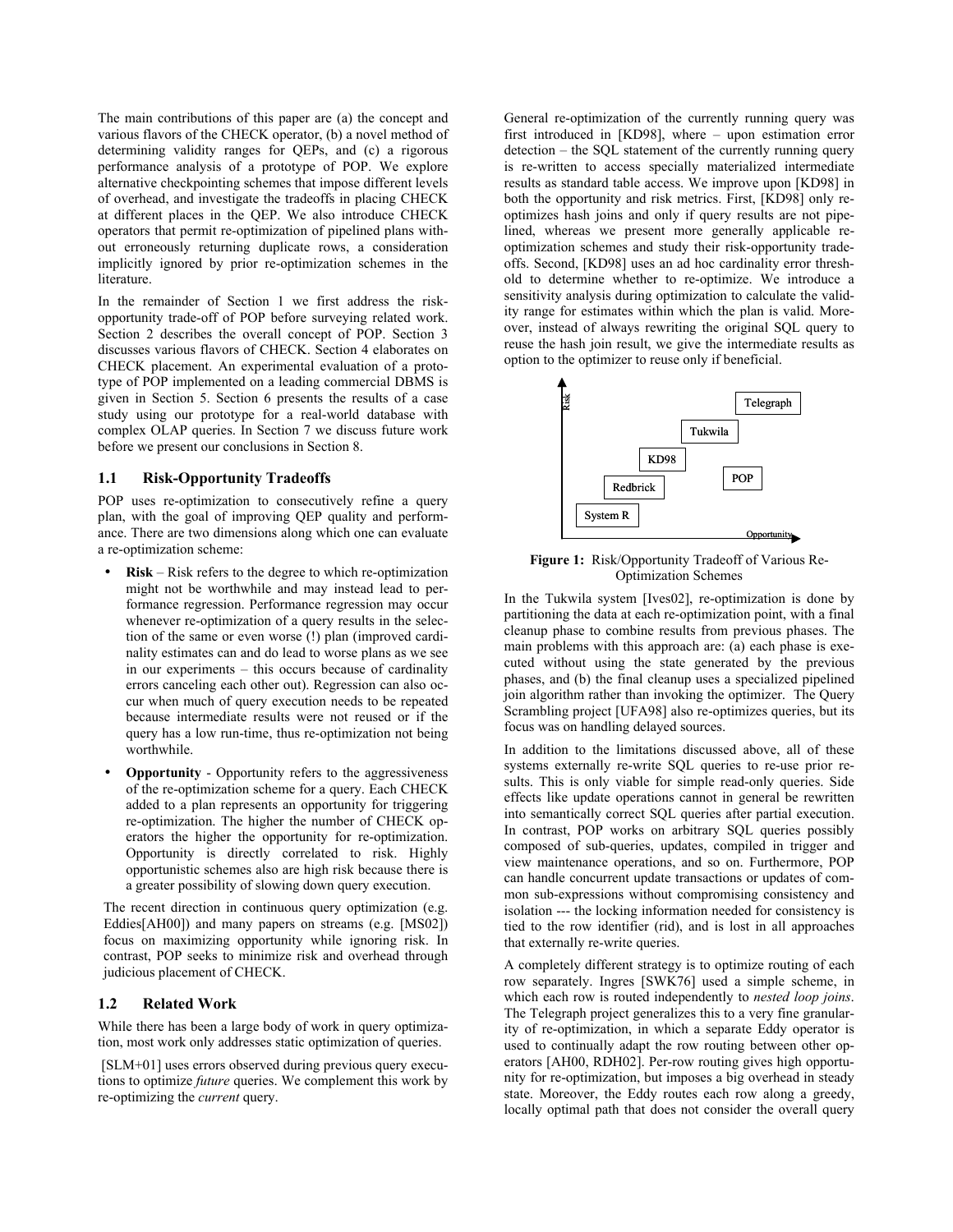execution cost. While this works fine for Telegraph's interactive processing metric, a regular optimizer is needed to handle the more common completion time or total work metrics. Integrating Eddies with a traditional query optimizer remains a challenge for future work.

Among commercial systems, the DEC RDB system [AZ96] ran multiple access methods competitively before picking one. To the best of our knowledge, the only commercial DBMS currently shipping with a form of POP is the Redbrick DBMS, which specializes in processing queries over star schemas. The specific star schema plan used is not fully determined until execution time. Intermediate results of all dimension table accesses are first computed. The cardinality of those intermediate results is then used to select the appropriate method for accessing the fact tables. While this product uses progressive re-optimization, it does so only for a very specific query execution strategy. The issues of arbitrary CHECK placement, join re-ordering, and intermediate result re-use are not addressed.

The closest analogy to our validity range computation method is the work on parametric optimization (e.g. [CG94, HS02]) where different plans are generated for different intervals of the optimization parameters. The main problem here is the combinatorial explosion of the number of plans that need to be generated, stored, loaded, and decided among at runtime. We avoid this explosion by embedding validity range computation into the optimizer pruning phase (Section 2.2).

# **2 Progressive Query Optimization**

*Progressive Query Optimization* (POP) is comprised of several key aspects for protecting against query processing disaster due to the choice of a suboptimal QEP.

- 1. POP can detect a suboptimal QEP in the midst of execution and cause it to be re-optimized. Alternating optimization and execution steps can occur any number of times. Partial result records can be pipelined to the application at each execution step using techniques to prevent duplicate rows from being returned to the application.
- 2. During each execution step, POP monitors the actual values of key estimated parameters used to select the QEP and feeds this information back into a re-optimization step. This aspect of POP improves the likelihood that an optimal plan will be selected for the next execution step.
- 3. POP also makes materialized partial results available for reuse during the next execution step. Rather than force the optimizer to reuse these partial results by rewriting the query or some other means, they are packaged as materialized views in order to take advantage of the optimizer's ability to make a cost-based decision with regard to their reuse (see section 2.3 for more details).

Checkpoints are the POP points of control. A checkpoint inserted into a QEP is effectively an assertion to ensure that optimization parameter estimates agree with the actual values for those parameters as measured during query execution. Our current research focuses on the monitoring of cardinality estimates; however, a checkpoint could monitor other properties as well. A checkpoint monitors the number of rows flowing from a producer to a consumer during query execution. It may also buffers rows that it sees. A checkpoint suspends

query execution and triggers re-optimization if the number of rows it sees violates the check condition. In our prototype of POP a check condition defines the cardinality range (or *check range*) for which the check condition is true. Determining check ranges depends on the ability to compute the *validity range* for each subplan *P* rooted with plan operator o, which defines for each input stream into *o* the range of cardinalities for which *o* is the optimal root operator for *P* as discussed in more detail in section 2.2. Our system implements various flavors of checkpoints (as discussed in section 3),

Checkpoints are manifested in POP plans by CHECK operators. CHECK has no relational semantics. Each CHECK has a *check range* parameter defining a range of cardinalities [*l*, *u*]. The check range is dependent on the cardinality estimate as well as the remainder of the QEP above the CHECK. CHECK is successful when the actual cardinality *a* is within the check range, i.e.,  $a \in [l, u]$ . If CHECK succeeds, query processing will continue normally; otherwise, query execution is terminated and re-optimization is triggered. Actual cardinality estimates measured during the partial execution of the query, occurring up to the point where the check range was violated, are fed back into the re-optimization phase. Moreover, materialized intermediate results are made available for re-use during the re-optimization phase. The decision as to whether or not intermediate results are reused during re-optimization is based upon cost analysis. As described later, it may under certain circumstances be preferable to avoid reusing these results.



**Figure 2**: Adding CHECK to the outer of a NLJN

An example of POP is given in Figure 2. The QEP in the left part of the figure joins the outer (O) and inner (I) sub-plans using the (index) nested-loop join (NLJN) method before processing the remainder of the plan (R). The choice of the operator joining O and I depends heavily on the cardinality estimate for the result of the sub-plan O. Usually the optimizer will prefer NLJN for joining O and I, when the cardinality of O is small relative to I and there is an index on I to apply the join predicate. If the cardinality of O is much larger than estimated, another join method, such as hash-join (HSJN) or merge-join (MGJN), might be more efficient, and thus preferred by the optimizer.

Since the choice of an inappropriate join method can result in performance degradations of orders of magnitude, adding CHECK to the outer sub-plan of an NLJN helps to prevent the execution of sub-optimal plans and thus bad query response times. CHECK added above O in the middle part of Figure 2 ensures that the NLJN method is optimal not only for the cardinalities estimated at optimization time, but also for the actual cardinalities measured at runtime, thus making this plan more robust. When the check range is violated, reoptimization of the query is triggered, which might result in a significant change in the QEP such as replacing NLJN in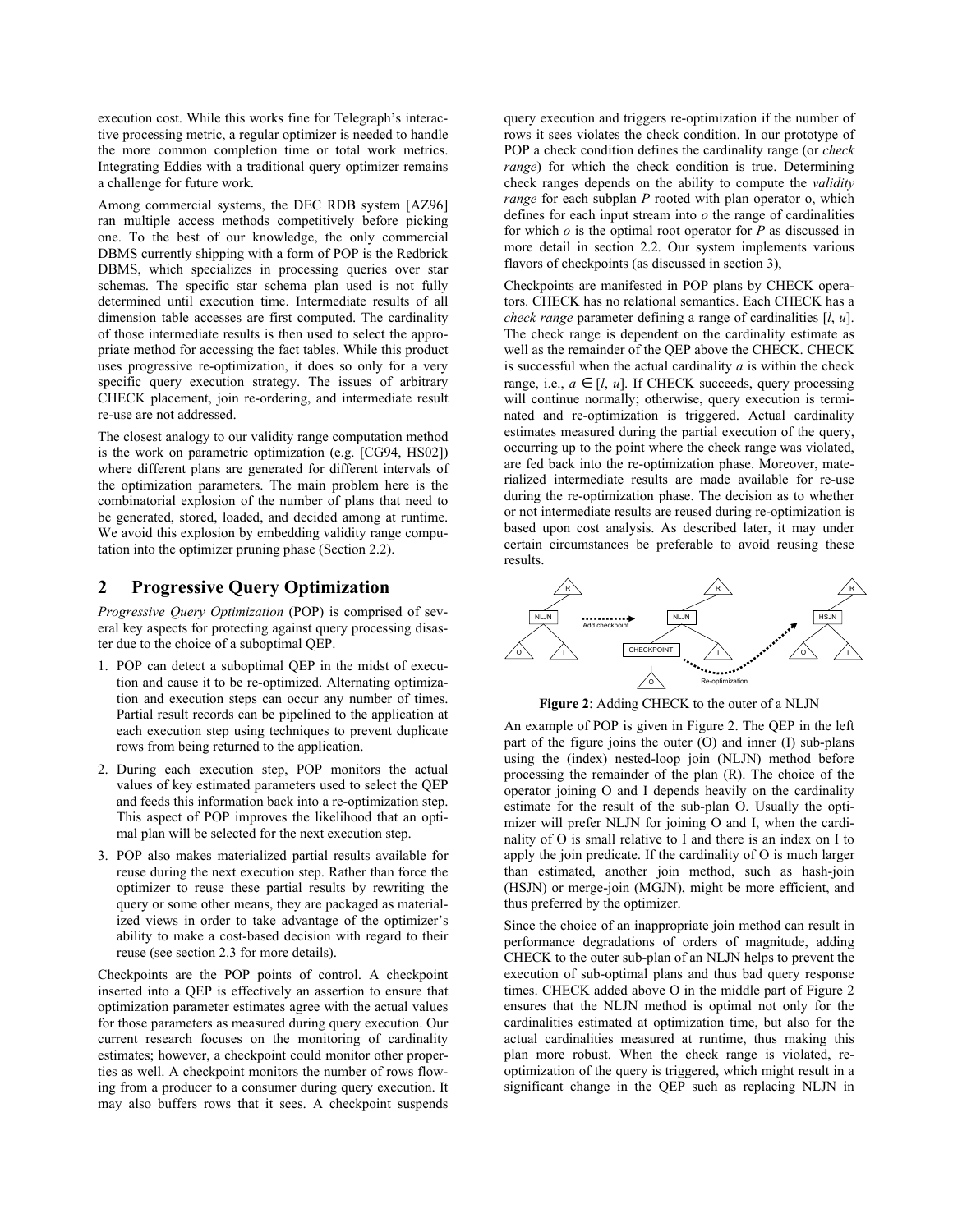Figure 2 with a more suitable join method such as hash join (HSJN).

#### **2.1 Architecture of POP**

Extending a DBMS with POP capability involves:

- Adding logic to the plan generator of the query optimizer to determine the check range by determining the cardinality range for which any given operator is optimal in the current plan.
- b) Adding logic to the post-pass of the optimizer for deciding the most judicious location of CHECKs
- c) Adding code generator logic for translating CHECK into executable code
- d) Adding logic to the runtime system for interpreting CHECK.
- e) Adding logic to exploit intermediate results when CHECK fails, so that work already done can be reused during re-optimization.

To illustrate those enhancements to the architecture of a DMBS, Figure 1 distinguishes the *initial run* (first query execution until the violation of the check range triggered reoptimization) and the *re-optimization run* of a query for explanatory purposes. Actually, the re-optimization run could again add CHECKs to the new QEP and become the initial run for a second re-optimization.



**Figure 1:** Progressive Optimization architecture

During the initial optimization of a query, the post-pass of the optimizer adds CHECK operators to the QEP based on the reliability of an estimate as well as the potential harm of an estimation error. When CHECK is executed, the check range is compared to the actual cardinality observed by the runtime system. If the check range is violated, the runtime system retains intermediate results together with their actual cardinality values and triggers re-optimization of the query. Actual cardinalities measured during the initial run help the reoptimization step avoid the same mistake. After optimization and execution of the query in the re-optimization run, cleanup actions are necessary to remove the intermediate results and free locks on tables and indexes used during the initial run.

### **2.2 Computation of Validity Ranges**

It is crucial to minimize risk of POP by re-optimizing only when we are sure that the plan will change. In general, this is the parametric query optimization problem, computing the optimal plan for every possible combination of parameter values [CG94, HS02]. For POP we avoid this exponential explosion of parameters by forming a *validity range* for each edge of the QEP.

**Definition:** Consider a plan edge *e* that flows rows into operator *o,* and let P be the subplan rooted at *o.* The *validity range* for *e* is an upper and lower bound on the number of rows flowing through *e,* such that if the range is violated at runtime, we can guarantee P is suboptimal with respect to the optimizer's cost model. This range is defined conservatively, i.e., even within the validity range P may become suboptimal with respect to alternative QEP we do consider. This conservative definition is fine, since we only want to avoid needless re-optimization.

The main advantage of validity ranges over parametric optimization is that we need not enumerate beforehand all possible optimal plans under all possible parameter values – we only need the cardinality ranges within which the chosen plan remains optimal. However we cannot use ad hoc thresholds on cardinality errors because the effect of cardinalities on query optimality is very complex. A 100x error in cardinality of the NATION table of a TPC-H schema may make no difference to plan optimality, whereas a 10 percent increase in ORDERS may turn a two-stage hash join into a three-stage hash join, making the query plan highly suboptimal.

POP computes validity ranges during the plan enumeration and pruning phases of the optimizer through a plan sensitivity analysis. It iteratively narrows the validity range for each input to an operator of the currently optimal plans, when pruning alternative plans during optimization.



**Figure 4:** Computing the Upper Bound of a Validity Range

Suppose that during dynamic programming, plan  $P_{opt}$  with root operator  $o_{opt}$  is being compared with another plan  $P_{alt}$ having the same properties (joined tables, applied predicates, sort order, projected columns) and different only in the root operator  $o_{alt.}$  Suppose that P<sub>opt</sub> dominates, and we prune P<sub>alt</sub> due to its higher cost.

The cost for  $P_{opt}$  and  $P_{alt}$  is a function of the cardinalities of the input edges of the root operator. Consider one edge with estimated cardinality *e*. Figure 4 illustrates how we can narrow the upper bound of the validity range of this edge. As we prune plan Palt, we determine if there exists an input cardinality  $c > e$  such that the cost functions  $cost(P_{alt}, c)$  and  $cost(P_{opt}, c)$ *c*) intersect. We do this by solving for the root of  $cost(P_{alt}, c)$  $-\cos(tP_{\text{out}})$ ,  $c$ ) = 0. When a root operator has multiple input edges (e.g., joins), we need to find the roots by treating the cost functions of  $P_{opt}$  and  $P_{alt}$  as multi-variate functions of the input cardinalities.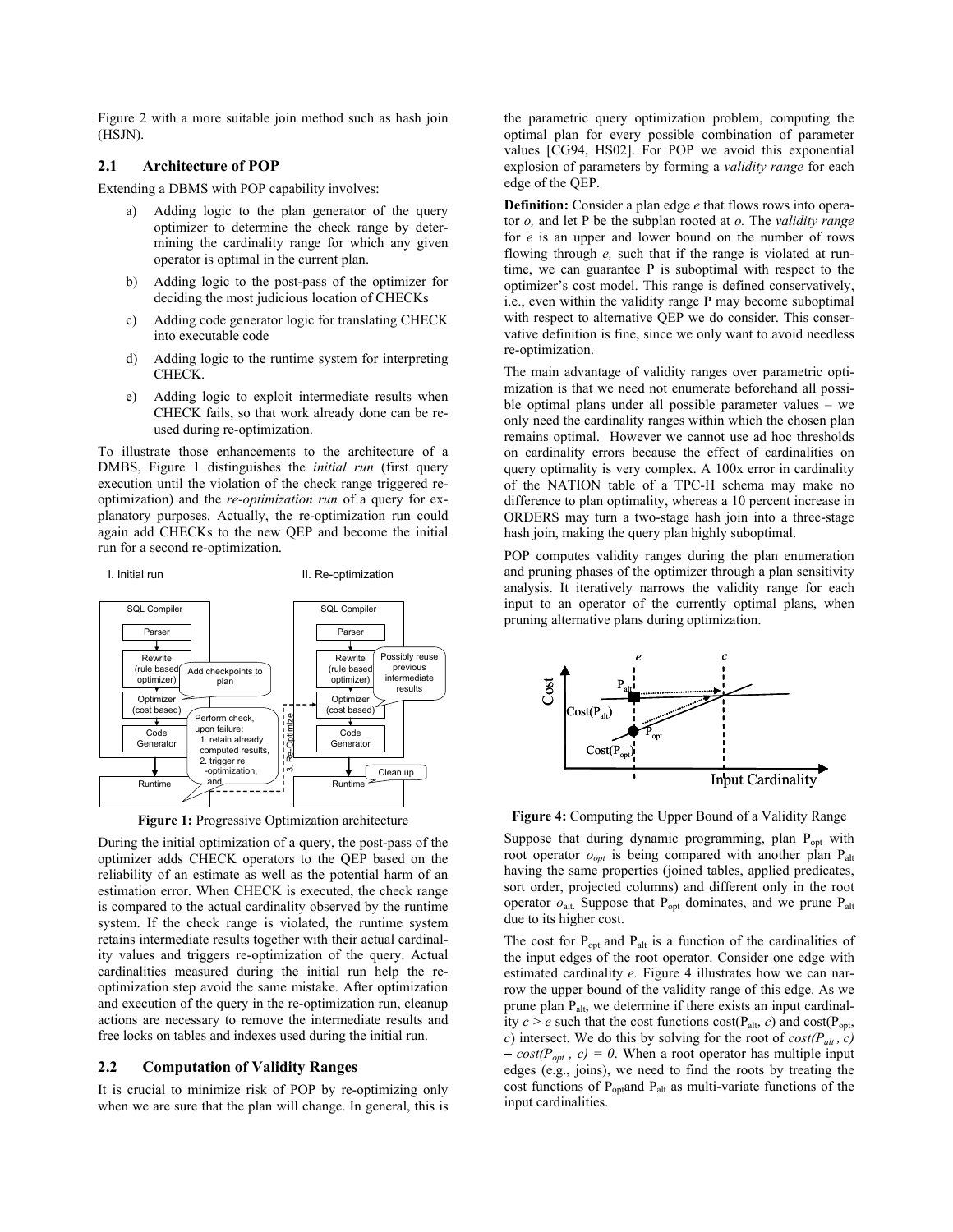This process is repeated for each alternative plan that is pruned with  $P_{opt}$ . Each time we check if the root  $c$  is less than the current upper bound and adjust the bound accordingly.

#### *Root-Finding through Modified Newton-Raphson*

Prior work on parametric optimization assumes that cost functions can be modeled using simple analytical models like piecewise-linear functions. In practice, however, cost models for plan operators are extremely complex, exceeding several thousand lines of code. Moreover these cost models are continually being refined as their shortcomings are revealed in particular environments. Therefore it is not practical to analytically compute the validity ranges because the formulas will have to be continually updated as the code changes.

In addition to being complex code, the optimizer cost functions are also not smooth, not even always continuous. We even have identified situations where the cost functions monotonically decrease with the input cardinalities. So simple binary-search techniques as in [GW89] will not work.

Instead we convert validity range estimation into a numerical solving problem. In practice we have found the Newton-Raphson method to be very effective, when combined with a method to escape discontinuities and non-differentiable points in the cost functions.

- 1) If operator  $o_{opt}$  with child edge e prunes operator  $o_{alt}$ .
- 2) Let *ub* be the current upper bound for *e*'s cardinality (initialized to infinity).
- 3) while  $cost(o_{opt}) < cost(o_{alt})$  do (cap at 3 iterations): a. currDiff =  $cost(o_{alt})$  -  $cost(o_{opt})$ 
	- b. card(*e*) = card(*e*) ×1.1 //need another pt to find gradient
	- c. newDiff =  $cost(o_{alt})$   $cost(o_{opt})$
	- d. if newDiff < 0 break
	- e. // Newton Raphson is diverging: jump
	- if (newDiff > currDiff) card $(e) \times = 10$
	- f. card(*e*)  $\times$  = 1 + newDiff/(11 $\times$  (-newDiff+currDiff))
	- g. If  $ub$  > card(*e*) set  $ub$  = card(*e*)

**Figure 5**: Validity Range Estimation Method (for upper bound *ub*, similar method applies for lower bounds)

Figure 5 above shows our modified Newton-Raphson method. Notice that Newton-Raphson terminates as soon as we get a cost inversion. We can stop the approximation at any point and our suboptimality detection is guaranteed to be conservative; it will not compute a false suboptimality bound. Erring on the conservative side is acceptable because it will not cause re-optimization with the risk of regression. In experiments we have determined that merely three iterations of Newton-Raphson results in finding a good validity range.

#### *Structurally Equivalent Plans*

The method described above is very simple. It is easily embedded into a standard dynamic programming optimizer, by enhancing the prune function. The only overhead is the repeated evaluation of the cost functions for operators  $o_{opt}$  and oalt with alternate cardinalities.

Our method is limited as it only detects suboptimality of the root operator and P<sub>opt</sub> and P<sub>alt</sub> must share the same input edges. It is easy to see for example that the validity range might miss a cross-over point with a plan that uses a different join order (and hence has different input edges).

Formally, we can show that our method will find suboptimality with respect to all *structurally equivalent* plans.

**Definition:** Two plans P1, P2 with identical properties (joined tables, predicates, projected columns and sort order) are *structurally equivalent* if they share the same set of edges, where an edge is defined by the set of rows flowing through it during query execution.

**Theorem:** Suppose that during execution of a plan P with edges  $\{e_1, e_2, \ldots, e_m\}$ , the edges  $e_{i1}, e_{i2}, \ldots, e_{ik}$  are seen to be erroneous (i.e. cardinality of rows flowing along them is incorrectly estimated). Let  $o_{i1}$ ,  $o_{i2}$ , ...,  $o_{ik}$  be the operators incident to and above each of these edges, and  $P_{i1}$ ,  $P_{i2}$ , ...,  $P_{ik}$  be the subplans of P rooted at these operators. The following statements are equivalent (proof by induction [MR+04]):

- (a) P is suboptimal with respect to another plan P' that has the same set of edges  $\{e_1, e_2, \ldots, e_m\}$
- (b) At least one of  $P_{i1}$ ,  $P_{i2}$ , ...,  $P_{ik}$  is suboptimal given the cardinality errors in those edges in  $\{e_1, e_2, \dots, e_m\}$  that lie under them.
- (c) At least one of  $o_{i1}$ ,  $o_{i2}$ , ...,  $o_{ik}$  is a suboptimal operator given the cardinality errors in  $\{e_1, e_2, \ldots, e_m\}$  that are in its input edges**.**

Structural equivalence includes plans with alternative choices for physical operators (e.g. different join algorithms), and also plans with reverse orders of the inner and outer children of various operators. However, it excludes plans with alternative choices of join orders. It is this restriction that allows use to reduce our search space for suboptimality and avoid enumerating all possible optimal plans. Moreover, even if we were able to search for suboptimality against plans with alternative join orders, it would be a very risky strategy. Consider a plan that uses the join order  $(R \bowtie S) \bowtie T$ . During run time, we can never observe the cardinality of  $R \Join T$ . So if we were to assert that  $(R \Join S) \Join T$ . is suboptimal, we would be making an arbitrary guess as to the correlation of the predicates on the R and T tables. The problem is that the optimizer will assume independence, and this often leads to cardinality underestimates because positive correlations are common. Not explicitly modeling validity ranges for join order changes helps to avoid such guesses to minimize regression risk. Note, however, that when a validity range is violated, the new optimal plan with respect to the optimizer's model may very well create a new join order. We are merely conservative in not basing validity ranges on join order changes except for commutation, but we do not prevent the optimizer from choosing a new join order for the re-optimized query.

### **2.3 Exploiting Intermediate Results**

In order to efficiently re-optimize, already computed intermediate results should be exploited whenever possible. We exploit materialized views (MV) to easily and elegantly integrate POP with intermediate result exploitation.

Before recursively calling the SQL compiler, CHECK promotes each intermediate result to a temporary MV, having the cardinality of the intermediate result in its catalog statistics. Thus exact cardinalities are available for all intermediate results for re-optimization. During re-optimization the optimizer will also consider table accesses to the materialized views as an alternative sub-plan that is compared to sub-plans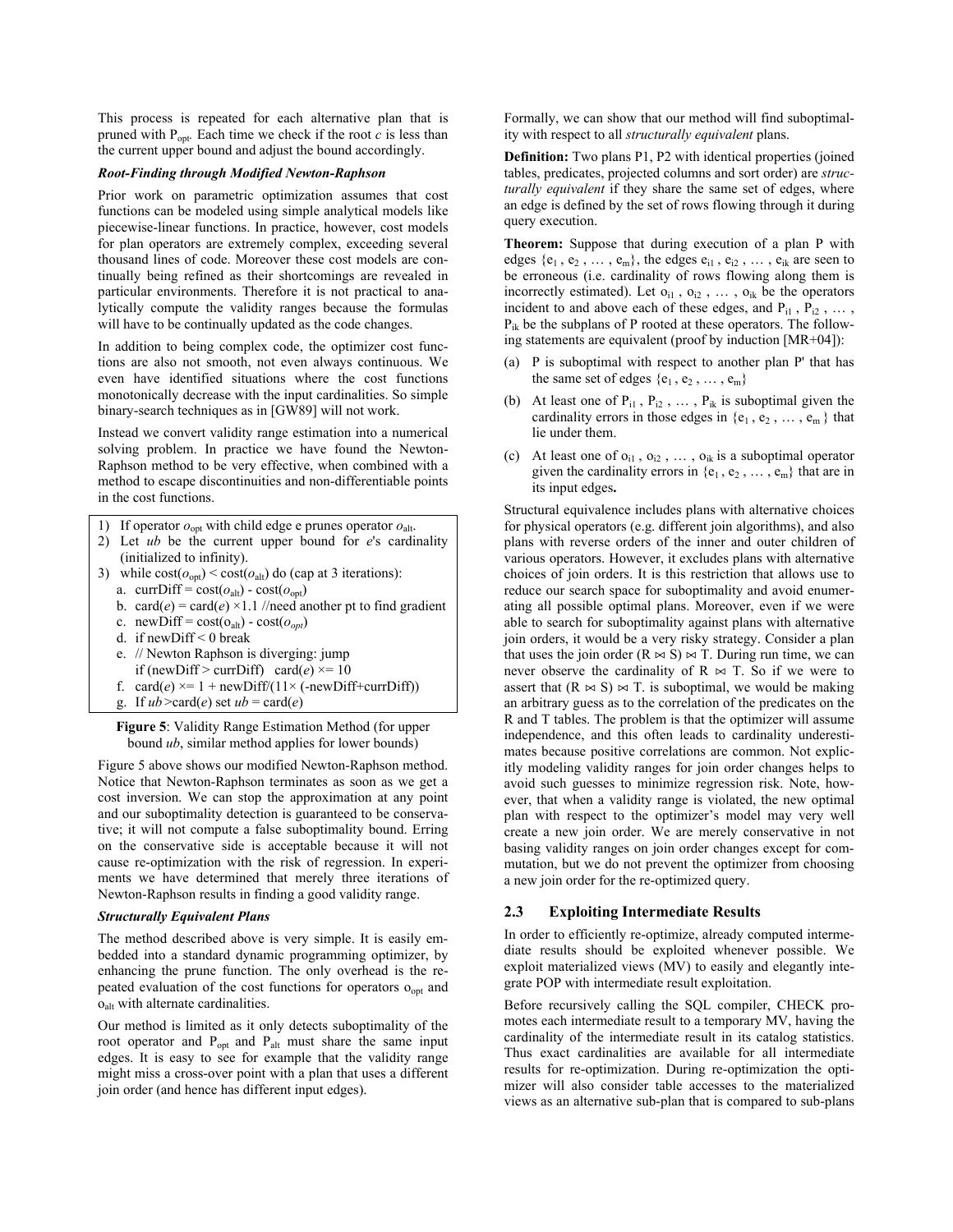that re-create intermediate result from scratch. The optimizer could even create an index on the materialized view before reusing it if worthwhile.

Re-optimization takes place in the same transaction as the initial partial execution and holds all locks acquired previously. Therefore it is guaranteed that all persisted results are still transactionally correct when re-execution takes place.

To minimize the overhead and thereby the risk of re-optimization, these intermediate results are not necessarily written out to disk. Rather the temporarily MV has a pointer to the actual runtime object for the scan from the current execution. If this view is reused, the fields of this in-memory object are modified to satisfy the new plan (e.g., the internal id's for each column of this scan may change when the plan changes).

The standard mechanisms for matching MVs to a query is used to determine if the MV created from the intermediate result can be used for some part of the query. Once the intermediate results have been matched to the query, the query optimizer will construct plans that exploit each matched MV in addition to the original plans, using the known cardinality for the subplan corresponding to that MV in all cases, and then choose the cheapest plan as usual. In most cases, a plan that re-uses the MV representing the intermediate result should win. Unlike regular MVs, however, the runtime system has to remember to remove any of these temporarily materialized views after completing query execution.

If the plan under CHECK performs a side-effect (insert/delete/update), the intermediate results must always be matched and reused – otherwise the side-effect would be applied twice.

Intuitively it seems that intermediate results should always be reused rather than be thrown away. But this is not always true. A wrong initial choice of join order, for instance, might create a prohibitively large intermediate result that would have been avoided with a different join order. Moreover, we have found that many cardinality estimation errors are due to violations of the independence assumption between predicates, and are therefore underestimates, leading to larger-than-expected intermediate results. Using this intermediate result could incur a much higher cost than restarting from scratch. Instead of always using intermediate results, POP gives the optimizer the choice whether or not to use the intermediate results. This choice is based on the optimizer's cost model, which is enhanced by better cardinality and statistics information obtained from the previous partial execution of the query.



**Figure 6:** Two alternatives considered in re-optimization

The right part of Figure 6 shows two alternatives QEPs among other alternatives that the query optimizer will consider when re-optimizing the QEP in the left part of the figure at the CHECK. Alternative 1 reuses the materialized view created from the intermediate result at the materialization point below CHECK, whereas Alternative 2 uses a different join order and does not reuse the previous work. The optimizer's cost model will decide which alternative to choose for the re- optimized query.

# **3 Variants of CHECK**

The main metrics to evaluate CHECK are the *risk* and *opportunity* of re-optimization at the checkpoint. An additional metric is its usability in *pipelined plans*, i.e., QEPs that do not have any operators that block row processing, but stream all rows directly to the user in order to reduce the time that that user has to wait before seeing the query's first results. Reoptimization in this case might be triggered after some results have already been returned. Without buffering or *compensating* for those rows, re-optimization will result in unexpected duplicates, which is inconsistent with the semantics of the original query.

We now present five flavors of CHECK to meet these challenges: *lazy checking (LC)*, *lazy checking with eager materialization (LCEM), eager checking without compensation (ECWC), eager checking with buffering (ECB)*, and *eager checking with deferred compensation* (ECDC). The first three apply only to non-pipelined plans, and the last two apply to all plans.

# **3.1 Lazy Checking**

Lazy checking (LC) piggybacks on *materialization points*, i.e., points in a QEP where an entire intermediate result is materialized before proceeding with further operators of the plan. Examples for such materialization points are a) the SORT operator (which sorts its input, e.g. for a sort-merge join or group-by), b) the TEMP operator (which creates a temporary table, e.g., for caching subquery results), and c) the build side of the hash join operator. Placing CHECK above a materialization point means that the cardinality of the materialization point will be checked exactly once, that is, after the materialization has been completed. Materialization points are ideal checkpoints for two reasons. First, LC needs no compensation, because no results could have been output before re-optimization. Second, the materialization creates intermediate results that can be reused by the re-optimized query.



**Figure 7**: Lazy checking (LC) and eager checking without compensation (ECWC)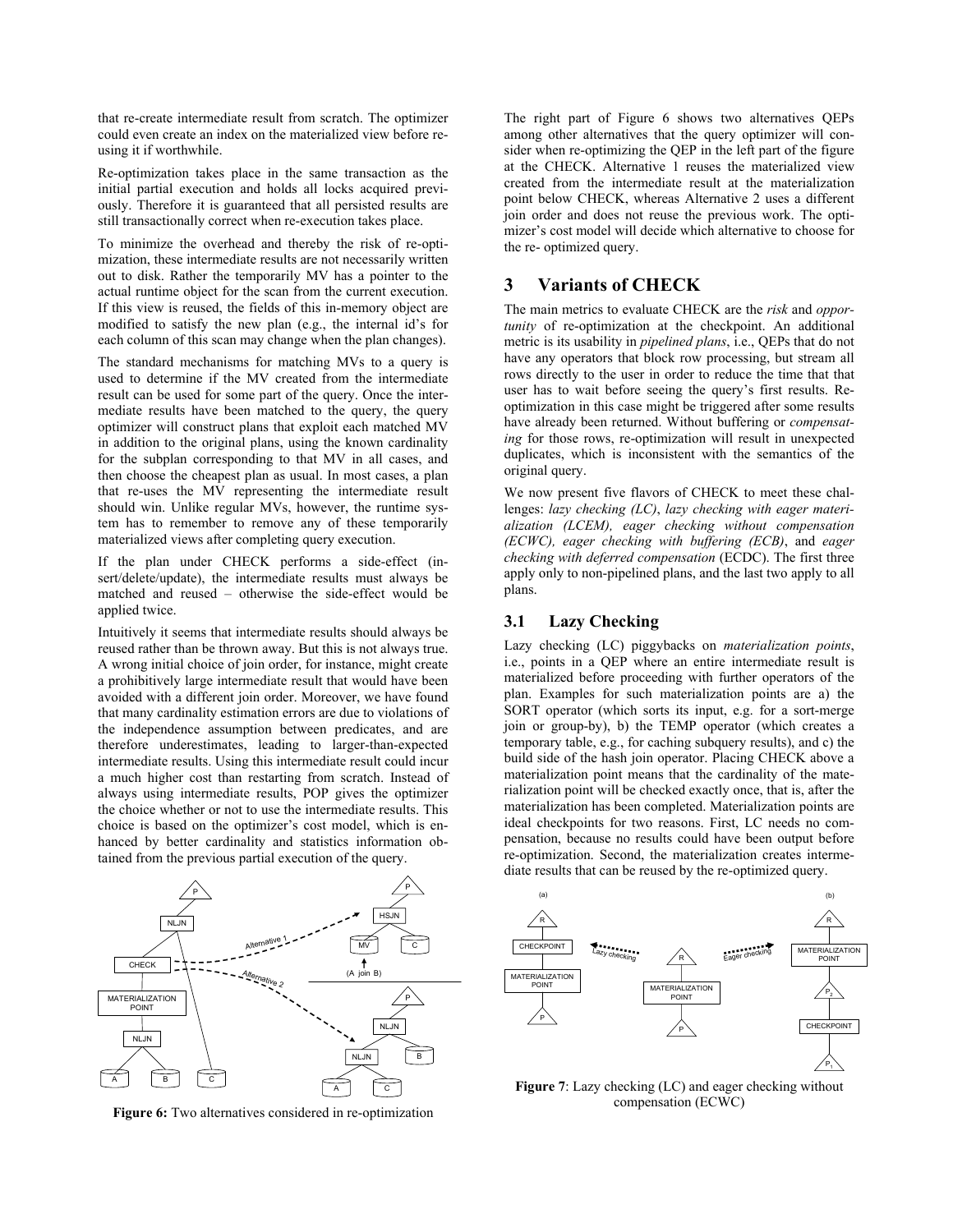Lazy checking is depicted in the left half of Figure 7, where the QEP in the middle of the figure processes its sub-plan P and materializes the result of P at a materialization point. After materialization, the result is further processed by subplan R. The left part of the figure shows how POP adds LC above the materialization point.

# **3.2 Lazy Check with Eager Materialization**

Although materialization points allow very efficient reoptimization, they may not occur frequently. If we want to check above a QEP node and there is no materialization, an alternative is to explicitly add a MATERIALIZATION-CHECK pair that first materializes the result and blocks any pipelining. Upon complete construction of the materialized intermediate result, the check range is evaluated. We call this flavor of checkpoint Lazy Checks with Eager Materialization (LCEMs).

We cannot add LCEMs recklessly because of the extra overhead of materialization. Instead we use the following heuristic. Among the various join operators in the plan, merge joins typically have naturally-occurring materializations on both inputs, and hash joins have materialization on the build side. So it is mainly the various varieties of NLJN that may have no materialized inputs and therefore need LCEMs. Therefore our heuristic is to add LCEMs on the outer side of every NLJN (unless the outer stream already has a materialization operator).

For the common case of equi-joins, the fact that the optimizer picked NLJN over HSJN or MGJN suggests that the cardinality of the outer is small (because the cost of NLJN is roughly the outer cardinality times the cost of probing or scanning the inner). If the optimizer's cardinality estimate was correct, materializing the outer will not be too expensive, as we verify experimentally in Section 5. If not, it will be worth the overhead to avoid such a mistake.

# **3.3 Eager Checking (ECWC, ECDC, ECB)**

A main weakness of lazy checking is that the materialized result may be too large, and it may be suboptimal to compute them at all. Sometimes this can have serious implications: if the intermediate result cardinality was badly underestimated, there may not be enough temporary space to hold the materialized result! Eager Checking is an aggressive alternative that re-optimizes without waiting for materialization, thereby reacting faster to cardinality errors. Clearly, results could have been output to the user by that time, in which case we must compensate for this. Furthermore, eager checking may result in throwing away work, and thus are of higher risk than lazy checking. There are 3 flavors of eager checking:

# *Eager Checking without Compensation*

An Eager Check without Compensation (ECWC) is a checkpoint that has a materialization point as its ancestor, i.e., which is executed later, and therefore needs no compensation*.*  The right half of Figure 7 shows how CHECK is pushed down below a materialization point, breaking the sub-plan P into two sub-plans  $P_1$  and  $P_2$  and performing eager checking on  $P_1$ .

Eager CHECK operators can also be placed in pipelined (sub)plans, and thus may require compensation in order to avoid false duplicates. We distinguish the following two kinds of eager CHECK operators:

# *Eager Check with Buffering*

An *Eager Check with Buffering (ECB)* is a combination of CHECK and a buffer, testing if the actual cardinality is above or below a certain threshold. ECB buffers the rows passing through it until it is confident that ECB will either fail or succeed. It thus supports pipelining, though with a delay.

Specifically, an ECB with a threshold range  $[0, b)$  or  $[b, \infty]$ accepts and buffers up to *b* rows like a valve. An ECB with range  $[0, b)$  ( $[b, \infty]$ ) will succeed (fail), when its child in the QEP returns no more rows and the buffer contains less than *b* rows at this time. An ECB with range  $[0, b)$  ( $[b, \infty]$ ) will fail (succeed), when the *b*th row is inserted into the buffer. If ECB fails, re-optimization is triggered. If ECB succeeds, pipelined execution continues. The parent operator above ECB will first process the rows from the buffer. If the buffer is exhausted for a  $[b, \infty]$  ECB, further rows are requested from the operator below the ECB.

ECBs can be implemented with a *buffered check* (BUF-CHECK) operator. Figure 8 illustrates a BUFCHECK with buffer B on the outer sub-plan O of a NLJN. This buffer blocks the join until either the buffer has been filled or O finishes. ECB can be used instead of LCEM for checking the outer cardinality of a NLJN, because pipelining can be blocked for a short while in order to ensure that NLJN is the proper join method. An ECB can also help SORT or HSJN builds, if these run out of temporary space when creating their results, by re-optimizing instead of signaling an error.



**Figure 8**: Eager checking with Buffering

# *ECB and LCEM*

Note that an ECB can easily *morph into an LCEM* by simply waiting to re-optimize (on a check failure) until its input is exhausted.

# *Eager Check with Deferred Compensation*

For queries only containing select, project and join (SPJ) operators we can avoid delaying pipelining by using another flavor of Eager Check called *Eager checking with deferred compensation* (ECDC) that transfers each row to its parent operator in a pipelined manner. To allow for compensation in case of re-optimization, the identifiers of all rows (rids) returned to the user are stored in a side table S. The new plan of the query needs to compensate for these prior results by doing an anti join between S and the new result stream.

ECDC is depicted in Figure 9. In the middle part of the figure, the pipelined plan P has been broken up at compile time into the sub-plans  $P_1$  and  $P_2$ , and a checkpoint has been inserted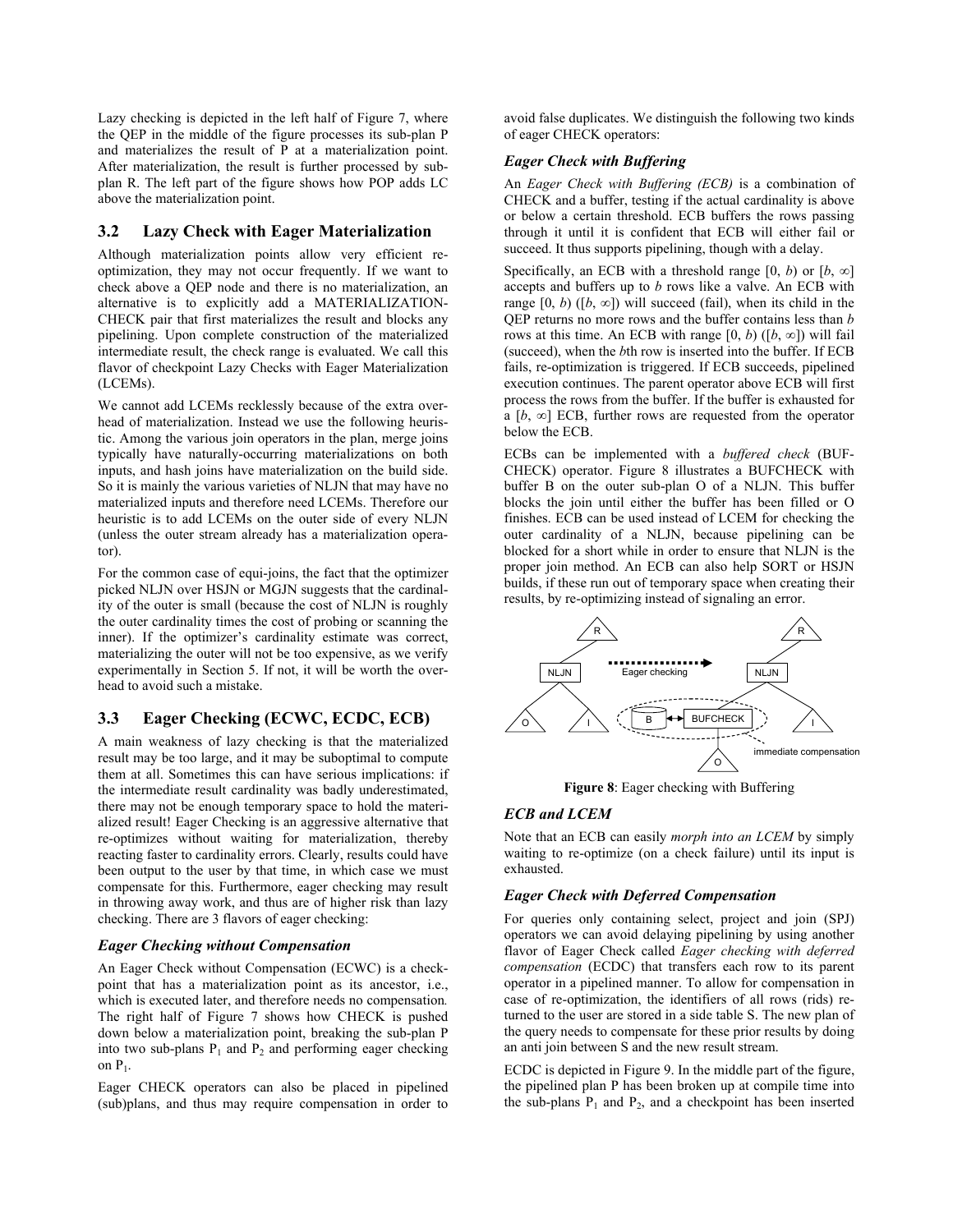between the two sub-plans. The RETURN plan operator in the figure denotes the operation that returns rows to the user. Because of deferred compensation, ECDC neither delays pipelining nor buffers any rows. However, in order to enable deferred compensation, an INSERT operator is inserted just below the return operator. INSERT uses a temporary table S to remember the rids of all rows that have been returned to the user. These rids may need to be constructed if the row has been derived from a base table. If re-optimization is triggered, the optimizer adds an anti join (set difference) plan operator on top of the re-optimized QEP  $P^*$  to compensate for already returned rows from the initial run of the query.



**Figure 9** Eager checking with deferred compensation

Figure 10 shows the implementation of the check (CHECK) and buffered check (BUFCHECK) operators via an open/next/close model. The implementation of check can be simplified if the DBMS maintains counters for each plan operator. In this case, the check operator can directly refer to the counters of the operator below CHECK. Similarly, if CHECK is only placed above a materialization point, checking can be optimized to be only executed once (i.e., after the materialization has completed) and refer to the counter of the materialized intermediate result.

**Figure 10**: Check implementation for check range [low,high]

| <b>CHECK.OPEN:</b>                                         | BUFCHECK.OPEN:                                                    |
|------------------------------------------------------------|-------------------------------------------------------------------|
| $count = 0$ ;                                              | $count = 0$ ;                                                     |
| <b>CHECK.NEXT:</b>                                         | allocate B of size b; $\frac{1}{2}$ buffer<br>for $i = 0$ to b do |
| $count++$ :<br>$r = childStream.next()$ ;                  | $B[i] = childStream.next();$                                      |
| if count $>$ high                                          | if childStream.EOF()                                              |
| call re-optimization;                                      | and $i <$ low                                                     |
| if count $\leq$ low and $r = EOF$<br>call re-optimization; | call re-optimization;                                             |
| else                                                       | BUFCHECK.NEXT:                                                    |
| return r;                                                  | $count++$ :                                                       |
| CHECK.CLOSE:                                               | if high $\le$ count<br>call re-optimization;                      |
|                                                            | if count $\leq b$                                                 |
|                                                            | return $B[count]$ ;<br>else                                       |
|                                                            | return childStream.next();                                        |
|                                                            | <b>BUFCHECK.CLOSE:</b><br>free $B$ ;                              |
|                                                            |                                                                   |

#### **3.4 Risks and Opportunities for each flavor of Checkpoint**

Lazy checks (LCs) impose the least risk during query processing because their input is materialized and can be reused. But their opportunity is limited to materialization points in the plan.

Lazy checks with Eager Materialization (LCEMs) impose the additional overhead of materializing results, and could thus be more risky. So we choose to place LCEMs only on the outer side of NLJN, where cardinalities are likely to be small. By introducing these artificial materialization points, LCEMs provide greater re-optimization opportunities.

The main problem with LCs and LCEMs is that they wait for full materialization before re-optimizing. This can be bad if the result is much larger than expected -- LCEMs are especially affected, because there the materialization is artificially introduced.

Eager checks with Buffering (ECBs) avoid this problem by checking before materialization is completed. The penalty is that the sub-plan being materialized has to be completely rerun, modulo other materialization points within it. In general we want to couple both approaches, placing an LCEM above an ECB so that the ECB can prevent the materialization from growing beyond bounds. The relative risk of inserting the ECBs vs. the LCEM depends on the relative costs of rerunning the outer and materializing the results. Also, like any eager CHECK, ECBs terminate early and thus will not enable the optimizer to use the correct cardinality for the subplan during re-optimization. They merely give the optimizer a lower bound for the correct cardinality that is higher than the previous estimate, ensuring that a different plan will chosen, but there is no guarantee that the new plan will be optimal.

ECWC and ECDC give much greater opportunities for reoptimization. ECWC can be placed anywhere below materialization points. ECDC works even in pipelined plans and requires only one buffer for the entire query, regardless of how many checkpoints exist in the QEP. Because of the antijoin post-processing of the re-optimized query, ECDC reduces the overhead of the initial run of the query and puts more of the cost upon re-optimization, which can be good if reoptimization is rare. As a penalty for this virtually unlimited opportunity for re-optimization, ECWC and ECDC have high risk, because they fail to retain work done.

# **4 CHECK Placement**

Table 1 summarizes the 5 flavors of checkpoints.

LCEM and ECB checkpoints are placed on the outer side of nested loop joins during plan enumeration. After the optimal plan has been chosen, LC checkpoints are placed above materialization operators. ECWC and ECDC checkpoints can be placed arbitrarily.

In our current implementation, the materialization points we consider are SORTs and TEMPs. The two other kinds of reusable results that arise during query processing are: (a) the build side of hash joins, and (b) rid-lists generated from indexes. We have found SORT and TEMP reuse alone to provide for significant performance improvements, but plan to enhance our prototype to reuse further intermediate results in order to make re-optimization even more efficient.

Our validity range estimation ensures that checkpoints will not trigger re-optimization unless an alternative better plan is available. However, LCEM and ECB checkpoints induce the overhead of an extra materialization even with no reoptimization. Moreover, even if a better plan is available, we might throw away so much additional work using eager checking (with ECB, ECWC and ECDC checkpoints) that the overall execution is slower. As we intend to be conservative, the default behavior of our prototype is to only place LC and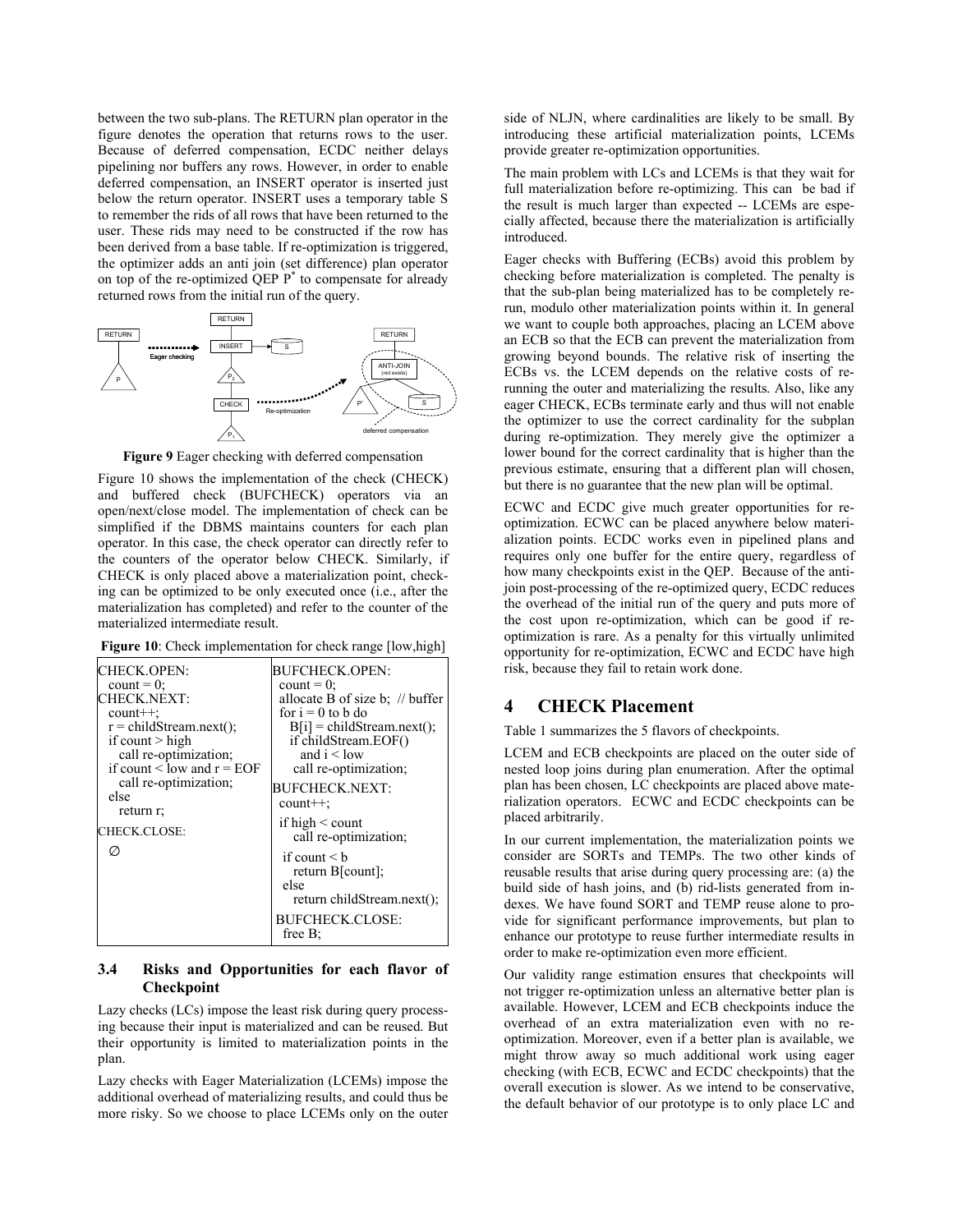| <b>Checkpoint Type</b>                           | <b>Placement</b>                                                          | <b>Risk</b>                                                             | Opportunity                              |  |
|--------------------------------------------------|---------------------------------------------------------------------------|-------------------------------------------------------------------------|------------------------------------------|--|
| Lazy Check $(LC)$                                | <b>CHECK Above</b><br>materialization points                              | Very Low -- only context switching                                      | Low, only at materializa-<br>tion points |  |
| Lazy Check with Eager Mate-                      | CHECK-Materialization                                                     | Context Switching + materialization                                     | Materialization points and               |  |
| rialization (LCEM)                               | pairs on outer of NLJN                                                    | overhead                                                                | NLJN outers                              |  |
| Eager Check with Buffering                       | <b>BUFCHECK</b> on outer                                                  | High – exact cardinality of subplan below                               | Can reoptimize anytime                   |  |
| (ECB)                                            | of NLJN.                                                                  | ECB not available                                                       | during materialization                   |  |
| Eager Check without compen-                      | <b>CHECK</b> below                                                        | High - may throw away arbitrary amount of                               | Anywhere below a materi-                 |  |
| sation (ECWC)                                    | materialization points                                                    | work during reoptimization                                              | alization point                          |  |
| Eager Check with deferred<br>compensation (ECDC) | <b>CHECK and INSERT</b><br>before reoptimization;<br>anti-join afterwards | High - may throw away arbitrary amount of<br>work during reoptimization | Anywhere in the plan of an<br>SPJ-query  |  |

**Table 1:** Placement, Risk and Opportunity for various flavors of checkpoints

LCEM checkpoints, where LCEM is placed to guard the outer of a NLJN. (in one experiment we also show the opportunity of ECB checkpoints by selectively enabling them for that experiment). General purpose placement of ECB, ECWC, and ECDC is disabled by default.

To avoid needless materialization, we have an additional restriction on checkpoint placement: there must be alternative query plans for the part above the checkpoint. This information is obtained from the optimizer itself during plan enumeration. We also do not place CHECK operators in simple queries with an estimated cost below a certain threshold, in order to avoid the cost of monitoring and re-optimization for those kinds of queries.

More generally, a checkpoint is useful only if the cardinality estimate at that point may be erroneous. It remains future work to investigate a detailed confidence model for cardinalities at plan edges. The number of times assumptions were used instead of actual knowledge in order to compute an estimate might be a starting point for a heuristics for a reliability measure.

# **5 Performance Analysis**

We study the performance of POP and the various flavors of checkpoints using a prototype implemented in a leading commercial DBMS. While this section analyzes the robustness that POP adds to query processing as well as its risk and opportunities, we give performance numbers of applying POP in a real-world use-case in Section 6. We currently implement LC, LCEM, ECB and ECWC checkpoints. For code simplicity, we implement BUFCHECK by placing a TEMP over a CHECK, with the TEMP acting as buffer. As mentioned before, we reuse materialized results from TEMP and SORT operators. Our current implementation does not reuse hash join builds or rid-lists during re-optimization.

We first present experiments describing the benefits of POP in improving query robustness. Next in Section 5.2 we analyze the risk and opportunity of each flavor of checkpoint.

We used the TPC-H schema and queries to analyze the performance of POP in this section. All experiments were performed on a lightly-loaded Power PC with a Power3-II 375Mhz CPU, 4MB L2 cache, 3 GB real memory, 2GB swap file.

### **5.1 Robustness in Case of Estimation Errors**

We illustrate how POP improves robustness in query processing using TPC-H Q10, which is a complex join of LINEITEM, ORDER, and CUSTOMER. To simulate and analyze estimation errors, we replace the literal in the selection predicate on LINEITEM with a parameter marker. In this case the DBMS does not know the value of the literal at optimization time, and chooses a default selectivity, resulting in a default plan using the following join order and join operators: (CUSTOMERS HSJN (LINEITEM NLJN ORDER)). At run time, we bind the parameter marker to all possible values of the literal, thereby varying the selectivity on LINEITEM.



**Figure 11:** Robustness of TPC-H Q10 with POP

Figure 11 shows the execution time of TPC-H Q10 depending on the actual selectivity of the predicate on LINIETEM in three situations: (a) with POP and with parameter markers, such that the selectivity estimate for the predicate on LINEITEM used by the optimizer is a constant default value, (b) without POP and with parameter markers, again using a constant selectivity, and (c) without parameter markers, so that the selectivity estimate for LINEITEM is accurate, giving the QEP optimal with respect to the optimizer's model as a reference point. Parameter markers lead to highly suboptimal execution times without POP. POP is able to keep the execution time close to optimal across the whole range of selectivities. The optimal query goes through 5 different optimal plans as we vary the selectivity: from (CUSTOMER HSJN (LINEITEM NLJN ORDER) for the highly selective predi-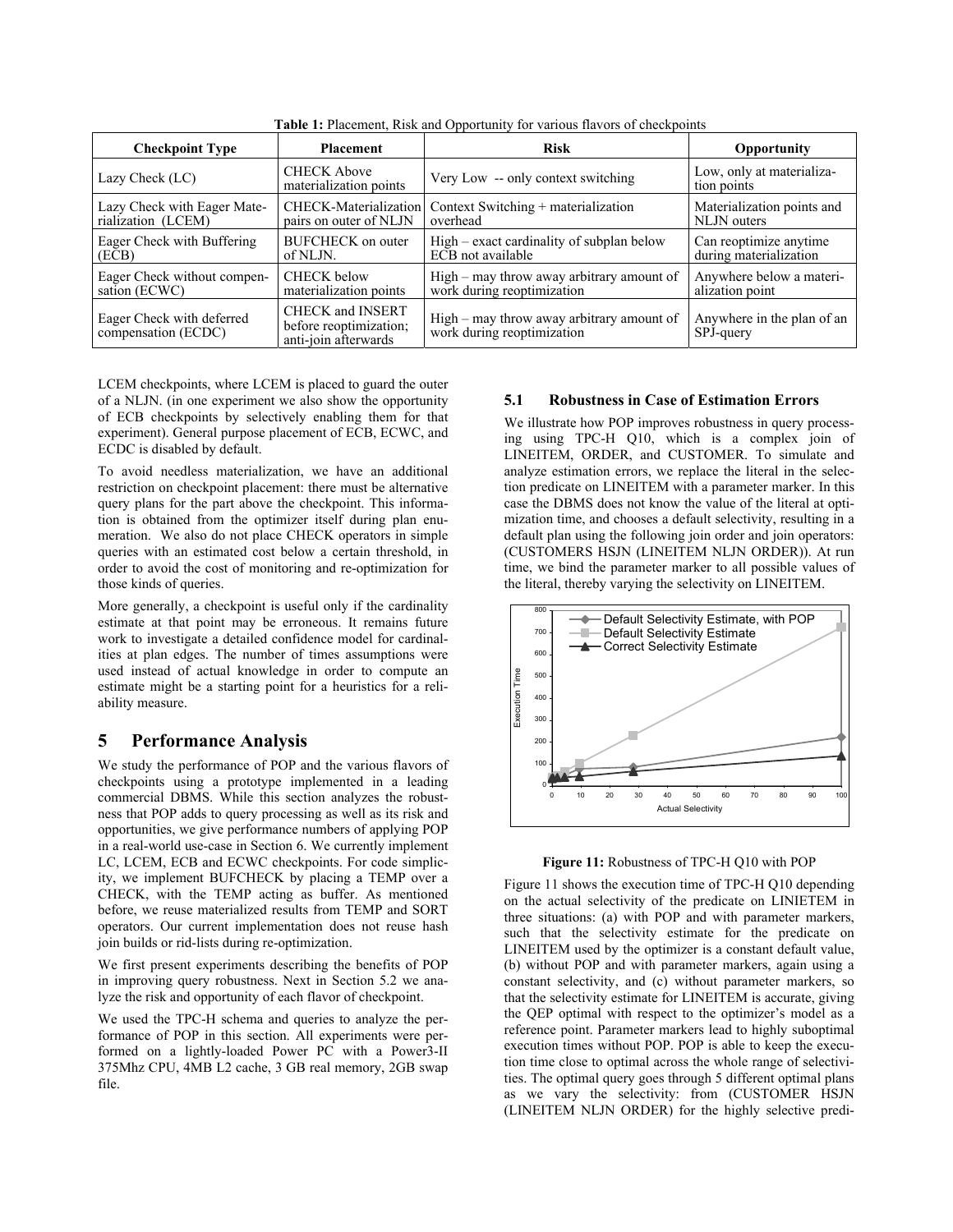cate on LINEITEM to (LINEITEM HSJN (CUSTOMER HSJN ORDER)), if that predicate is not selective. POP is only 2 times slower than the optimal plan in worst case, and in this case is about four times faster than the plan that the optimizer would actually use. In general, POP is within a factor of two of the optimal plan in response time, achieving speed-ups of almost an order of magnitude over the initial plan chosen by the optimizer, thus adding significant robustness to query optimization.

### **5.2 Risk and Opportunity Analysis**

Having seen the overall benefit of POP on robustness and response time, we now study overhead of the individual flavors of checkpoints vs. the opportunities they provide (for re-optimizing the query). Out of the 5 flavors of POP in Table 1, we analyze LC, LCEM and ECB checkpoints along both these domains. The other two flavors– ECNC and ECDC – can be placed almost anywhere in the query plan, but can result in wastage of arbitrary amounts of work. We do not quantitatively analyze these two high-risk, high-opportunity flavors.

As mentioned before, we define the overhead of a checkpoint as its performance impact on a *dummy re-optimization* that does not change the QEP. We separately add LC, LCEM, and ECB checkpoints to plans as in Table 1, and measure the total execution times with and without re-optimization.

#### *Risk Analysis*

Since LCs are placed just above existing materializations, the only overhead is for context switching and re-invoking the optimizer. We explicitly disable hash-join for this experiment so that the optimizer generates lots of materialization points so that we can study the LC overhead extensively.

| Normalized Execution Time | 1.2 |    |   |    |    |   |    |   | ■ Before Reopt ■ Optimization ■ After Reopt |
|---------------------------|-----|----|---|----|----|---|----|---|---------------------------------------------|
|                           |     |    |   |    |    |   |    |   |                                             |
|                           | 0.8 |    |   |    |    |   |    |   |                                             |
|                           | 0.6 |    |   |    |    |   |    |   |                                             |
|                           | 0.4 |    |   |    |    |   |    |   |                                             |
|                           | 0.2 |    |   |    |    |   |    |   |                                             |
|                           | 0   |    |   |    |    |   |    |   |                                             |
|                           |     | a  | b | a  | a  | a | b  | a | b                                           |
|                           |     | Q3 |   | Q4 | Q5 |   | J7 |   | Q9                                          |



Figure 12 plots the normalized execution time for selected TPC-H queries. Each query is run once without triggering reoptimization and once or twice with re-optimization. The figure shows the execution time calling re-optimization normalized by the regular execution time for each query. For queries Q3, Q7, and Q9, the QEP had multiple checkpoints. The bars denoted by *a* and *b* in the figure show two separate executions of these queries with re-optimization triggered from different checkpoints in the same QEP. The left slanting region is the component of execution time before reoptimization, the right slanting region is the component after the re-optimization, and the small gap between them (almost

invisible) is the time taken for the additional optimization at the checkpoint. The overhead that POP introduces is negligible, about 2-3%.

The next experiment tries a more daring approach to reoptimization. We re-enable all joins, and proactively add LCEM check/materialization points on the outer of all NLJNs. We then run TPC-H queries without any reoptimization. Figure 13 plots the increased cost because of adding materialization points, normalized by the regular total execution time. The negligible overhead in Figure 13 clearly validates our hypothesis that if NLJN is picked over hash join, the outer is small enough to be aggressively materialized.



**Figure 13**: Cost of Lazy Checking with Eager Materialization

The last kind of checkpoint we analyze are ECBs, where we re-optimize even before the materialization is complete. The overhead here depends entirely on the work done till then, so we present it as part of opportunity analysis.

### *Opportunity Analysis*

Our next experiment studies the frequency of opportunities for each flavor of re-optimization. We add LC, LCEM and ECB checkpoints to plans as in Table 1, but disable the actual re-optimization so that the entire query is executed and all checkpoints are encountered. Figure 14 shows a scatter-plot of the occurrence of these opportunities during query execution. Note that the ECB checkpoint opportunities are ranges given as dashed lines.



**Figure 14**: Opportunities for various kinds of checkpoints

The figure shows that even the low-risk LC and LCEM checkpoints occur quite regularly in query execution. Even granting that the ones occurring towards the end of query execution cannot help, we have one or two checkpoints in the middle of execution and one or two at the very beginning. When we add ECBs, a sizable fraction of the query duration (the dashed lines) is available for re-optimization. But the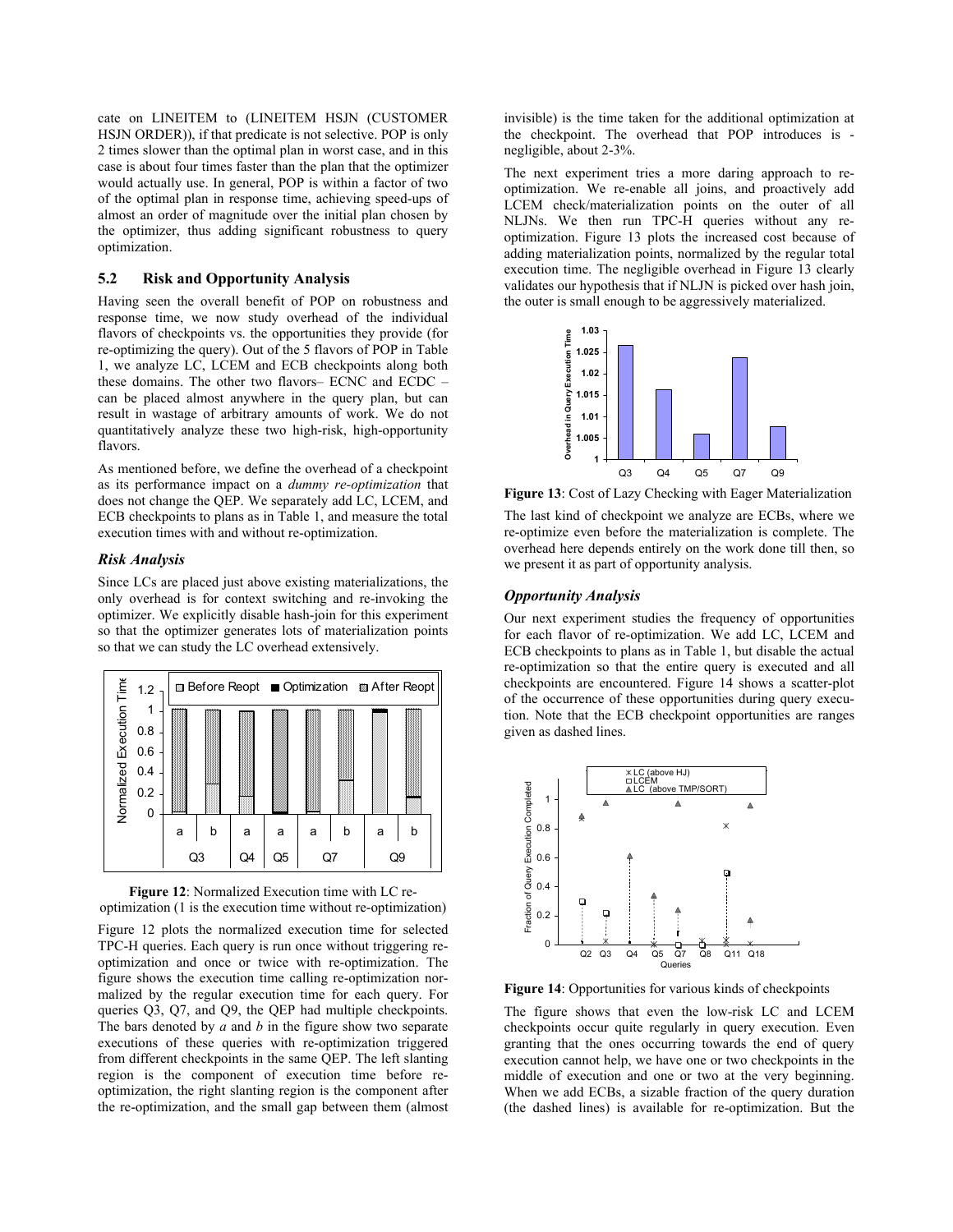overhead is that we must redo the fraction of the query that is already completed – this ranges from 0 to about  $60\%$  in the figure. Many re-optimization opportunities are closely clustered together, especially in the early stages of query execution. This is because joins over the smaller tables typically separate materialization points.

### **6 POP in Action**

In this section we apply POP to a real-world database and customer workload, using an 8-way PowerPC with 1.4 GHz Power4 CPUs, 32 GB RAM, 56 FASTT managed disks with a total of 36 GB net storage space. The database holds data of a department of motor vehicles (DMV), consisting of more than 30 tables and more than 100 indexes. The major tables of the database are the CAR and OWNER table storing 8 million respectively 6 million records. The overall size of the database is 7.4 GB. The CAR table contains major correlations, like a correlation between the columns MAKE, MODEL, COLOR, and MODEL, WEIGHT. There are also correlations when joining CAR and OWNER, like correlations between ZIP, MAKE and AGE, MAKE. We use 39 real-world queries obtained from the DMV to evaluate POP. The queries are very complex decision support queries, joining more than 10 tables in average.

Although the DMV workload did not use any parameter markers, it contained many other pitfalls that caused the optimizer to use wrong estimates: Many of the queries restrict several correlated columns, thus creating major cardinality estimation errors as the optimizer uses independence to combine the selectivities of these columns. Moreover, many of the queries uses complex predicates like substring comparisons, LIKE-predicates, and complex IN-lists and disjunctions. All of these predicates are additional sources of estimation errors. The largest cardinality estimation errors we have observed in the DMV queries exceed six orders of magnitude! For these complex real-world queries it is hardly possible for the optimizer to determine the right query plan based on its basic statistics and assumptions.

With POP no query runs longer than 5 minutes, whereas without POP the longest query took more than 20 minutes.



**Figure 15**: Scatter Plot of Response Times with and without POP on the DMV database

The scatter plot of the response times in Figure 15 shows that while 22 queries receive an improvement with POP, we notice a slight to moderate performance degradation in 17 queries.

This performance degradation is due to two facts: In some circumstances the better cardinality information available to the optimizer during re-optimization resulted in the choice of a worse plan (!) because two estimation errors had canceled each other out during the initial run of the query, and no longer did so after re-optimization. In addition, we use a simplistic cost model for the cost for re-using an intermediate result, and this model leads to over-eager re-optimizations. Improving the optimizer's cost functions can solve the first problem. The second problem arises because we wanted to study re-optimizations extensively in this prototype and so used a generous cost model for reoptimization. So we are confident we can avoid this performance degradation when transferring this work into the product.

Figure 16 shows the speedup or regression experienced by each individual query. While POP reaches impressive speedups of almost two orders of magnitude, the maximum regression due to a wrong optimizer decision during re-optimization was a factor of 5.



**Figure 16:** Speedup and Regression of each Query

Overall, POP adds significant robustness to the processing of the DMV queries, impressively speeding up several longrunning queries.

# **7 Future Work**

### *Synchronization in Parallel DBMSs*

While implementing CHECK is relatively simple and straightforward for serial uni-processor environments, the cardinality counters it uses must be globally synchronized in symmetric multi-processor and shared nothing environments. Such synchronization can be a costly operation that can substantially delay query processing, and must be viewed as another risk of checkpointing in multi-processor environments. Alternatively, one can locally re-optimize a partial QEP executed on one node if the check range for this node alone is violated. Local checking in multi-processor environments would require that between global synchronization points (*exchange* operators in Volcano [GM93]) each node may change its plan, thus giving each node the chance to execute a different partial QEP.

### *Checking Opportunities*

POP can be considered to be a more conservative mode of query execution, which is useful for complex ad-hoc queries or queries with parameter makers where statistics or the opti